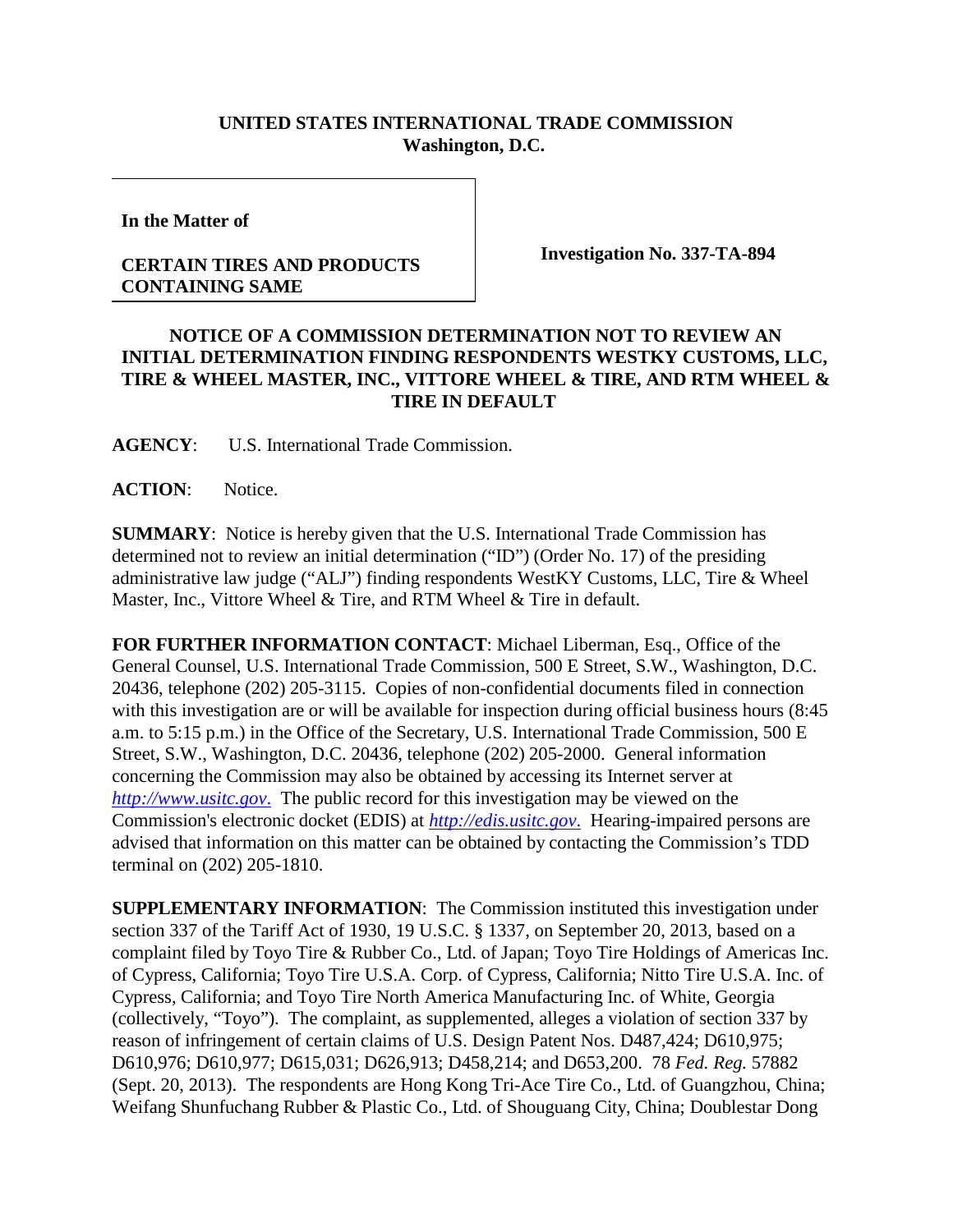Feng Tyre Co., Ltd. of Shiyan, China; Wheel Warehouse, Inc., of Anaheim, California; Shandong Yongtai Chemical Group Co., Ltd. of Dawang Town, Shangrao, China; MHT Luxury Alloys of Rancho Dominguez, California; Shandong Linglong Tyre Co., Ltd. of Zhaoyuan City, China; Dunlap & Kyle Company, Inc., d/b/a Gateway Tire and Service of Batesville, Mississippi; Unicorn Tire Corp. of Memphis, Tennessee; West KY Customs, LLC of Benton, Kentucky ("WestKY"); Svizz-One Corporation Ltd. of Bangpla, Thailand; South China Tire and Rubber Co., Ltd. of Guangzhou City, China; American Omni Trading Co., LLC of Houston, Texas; Tire

& Wheel Master, Inc. of Stockton, California ("Tire & Wheel Master"); Simple Tire of Cookeville, Tennessee; WTD Inc. of Cerritos, California; Guangzhou South China Tire & Rubber Co., Ltd. of Aotou, China; Turbo Wholesale Tires, Inc. of Irwindale, California; TireCrawler.com of Downey, California; Lexani Tires Worldwide, Inc. of Irwindale, California; Vittore Wheel & Tire of Asheboro, North Carolina ("Vittore"); and RTM Wheel & Tire of Asheboro, North Carolina ("RTM"). *Id.* Subsequently, the investigation as to respondents Tirecrawler.com and Wheel Warehouse, Inc. was terminated, and the complaint and notice of investigation were amended to add Shandong Hengyu Science & Technology Co., Ltd. as respondent.

On November 4, 2013, complainants Toyo filed a motion seeking a determination that respondents WestKY, Tire & Wheel Master, Vittore, and RTM (collectively, "the non-Responding Respondents") are in default based on their failure to respond to the complaint and notice of investigation. The complaint and notice of institution of investigation were served on all respondents on September 16, 2013. On November 14, 2013, the Commission investigative attorney filed a response in support of Toyo's motion.

On November 18, 2013, pursuant to Rule 210.16 of the Commission's Rules of Practice and Procedure, the ALJ issued Order No. 10, ordering the non-Responding Respondents to show, by the close of business on December 4, 2013, why they should not be found in default for failure to respond to the complaint and notice of investigation. No responses were received from any of the non-Responding Respondents.

On December 5, 2013, the ALJ issued the subject ID. In accordance with Commission Rule 210.16, the ALJ determined that respondents WestKY Customs, LLC; Tire & Wheel Master, Inc.; Vittore Wheel & Tire; and RTM Wheel & Tire be found in default. The ALJ found that the non-Responding Respondents have therefore waived their right to appear, be served with documents, and to contest the allegations at issue in this investigation. No party petitioned for review of the ID, and the Commission has determined not to review it.